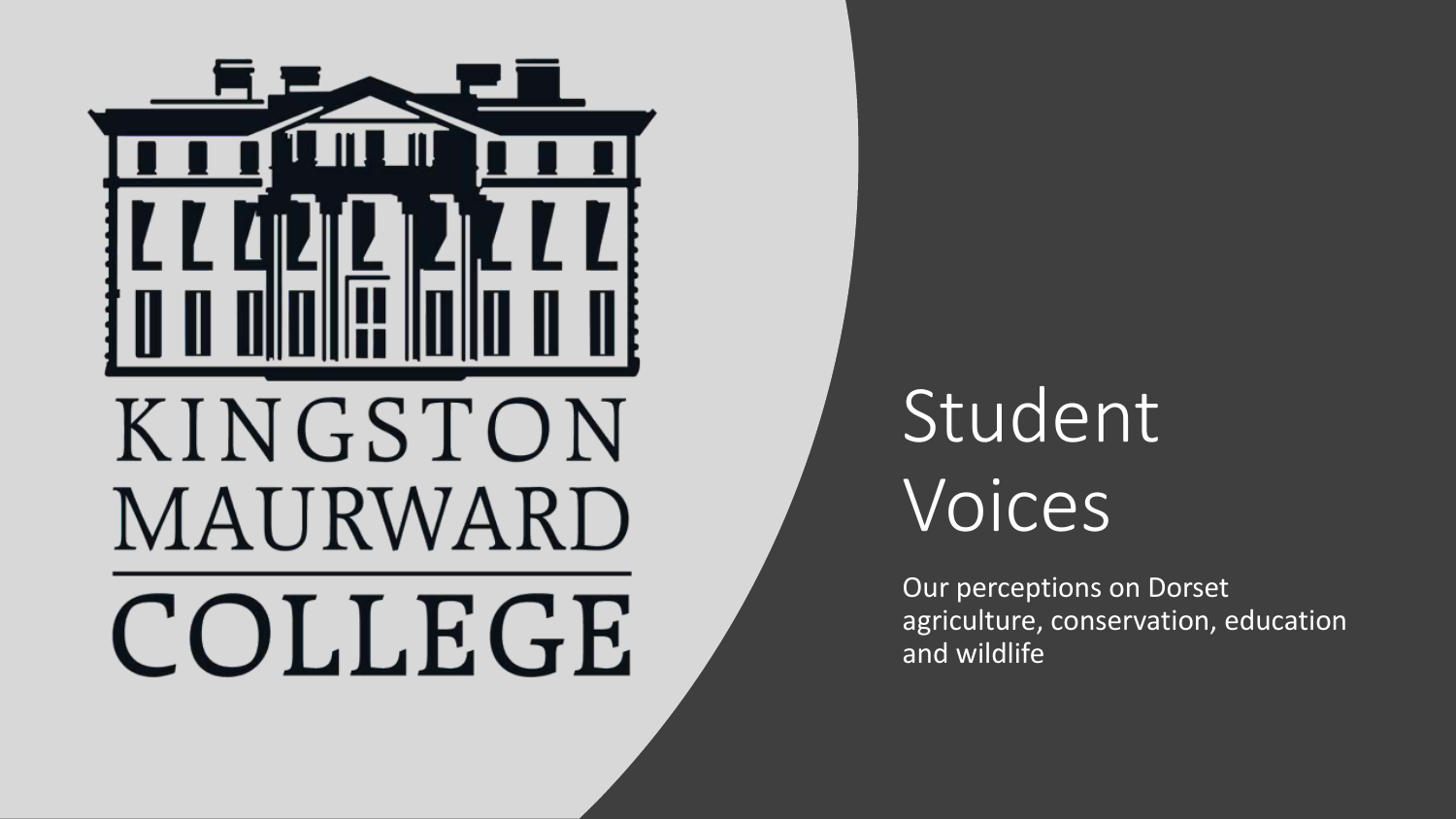#### Finley Cruse-Drew



- Grew up in between Poole and Bournemouth.
- After Education traveled to Europe and Asia.
- Came to Kingston Maurward to study Wildlife Ecology and Conservation to become a wildlife ranger, practically participating in conservation.
- I am here to better the connection between humans and wildlife.



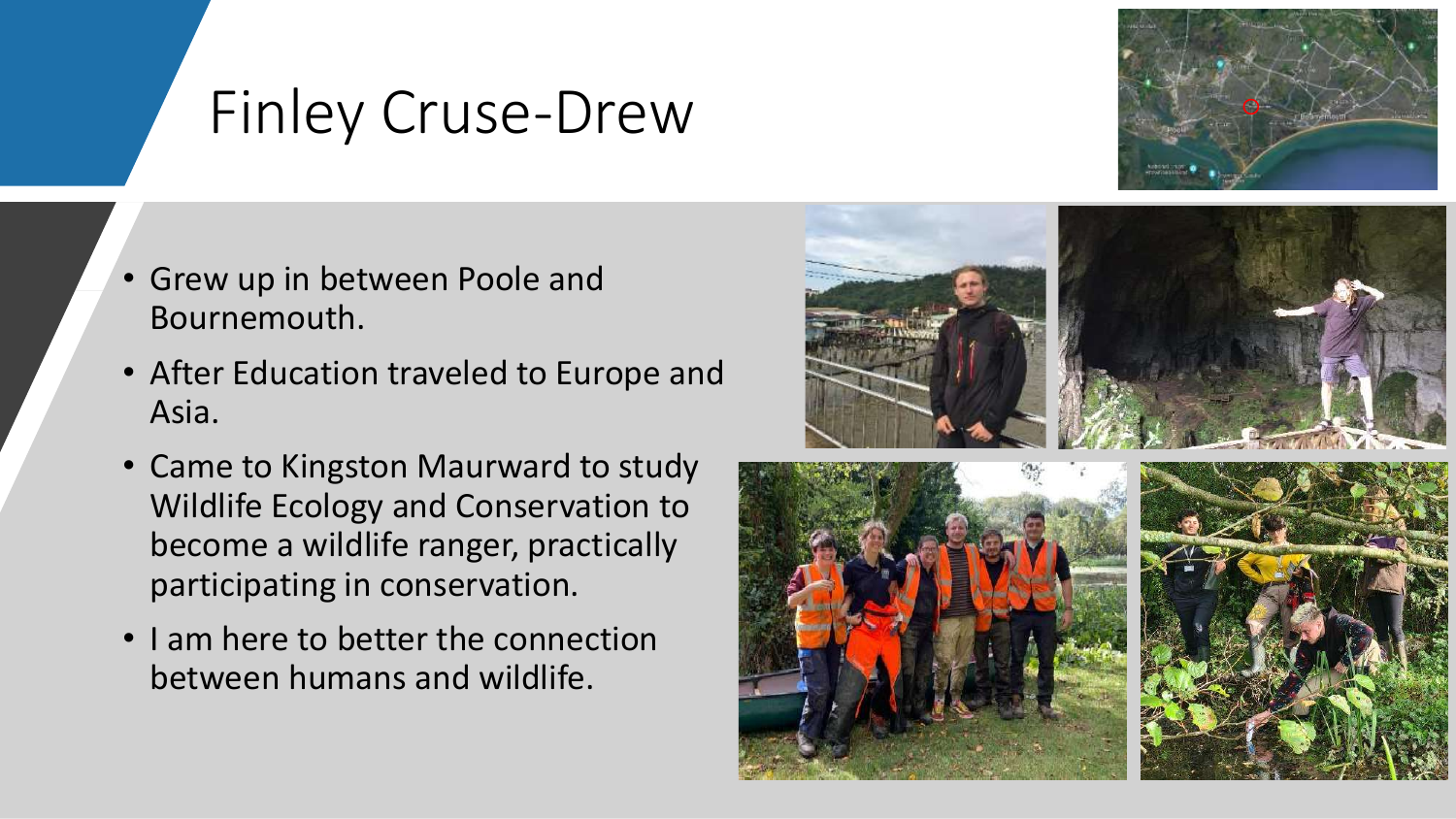



#### Alana James

- Grew up moving from place to place South Wales, Dorset, Bucks
- Watched a *lot* of documentaries growing up
- Came to KMC to connect more with earth & nature





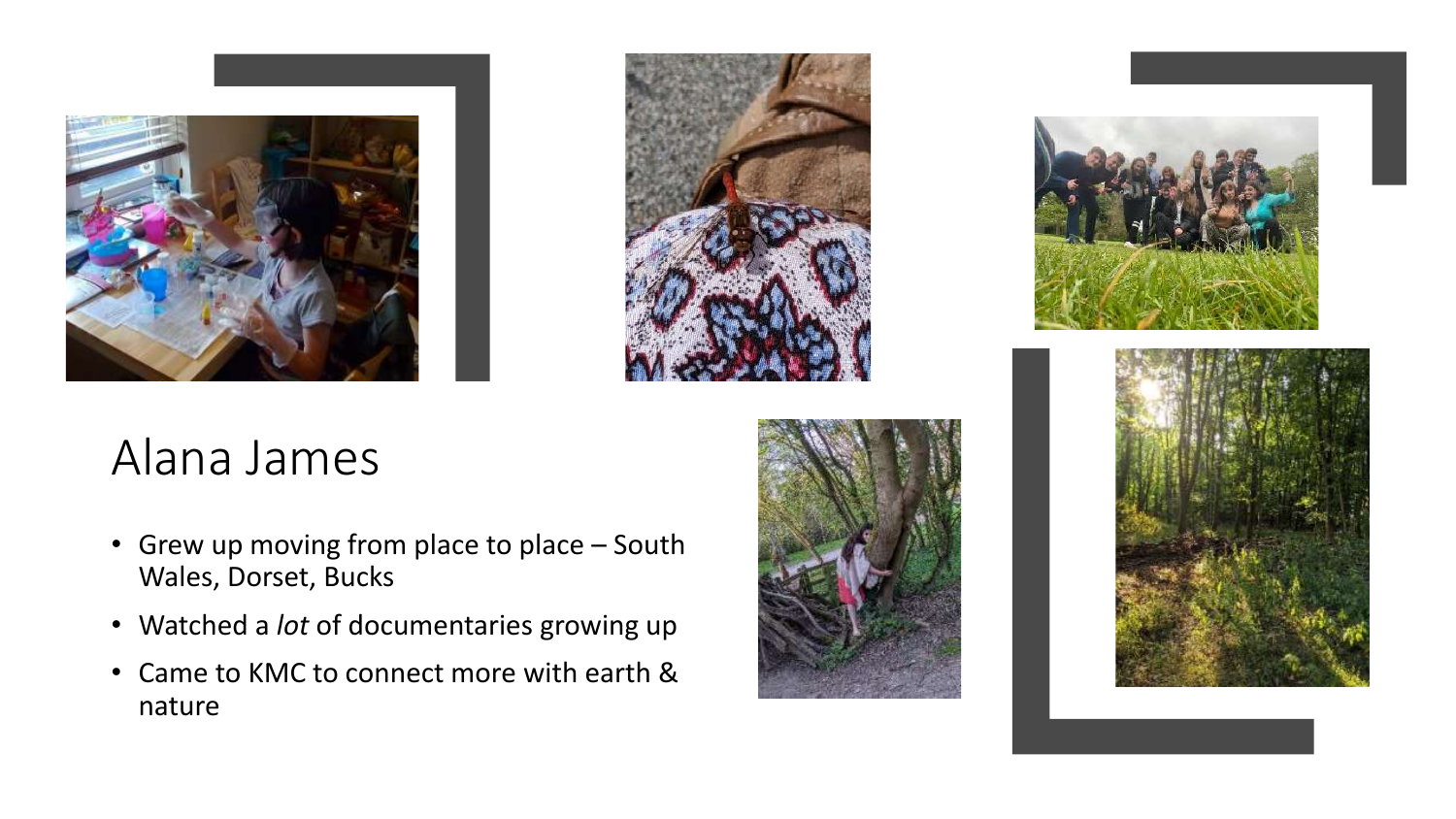#### Education

- One in 10 secondary pupils thinks tomatoes grow under ground
- Almost a third of UK primary pupils think cheese is made from plants
- Sourcing is barely mentioned in lessons: rarely mentioned throughout secondary / primary
- Passion is there just lacking base knowledge



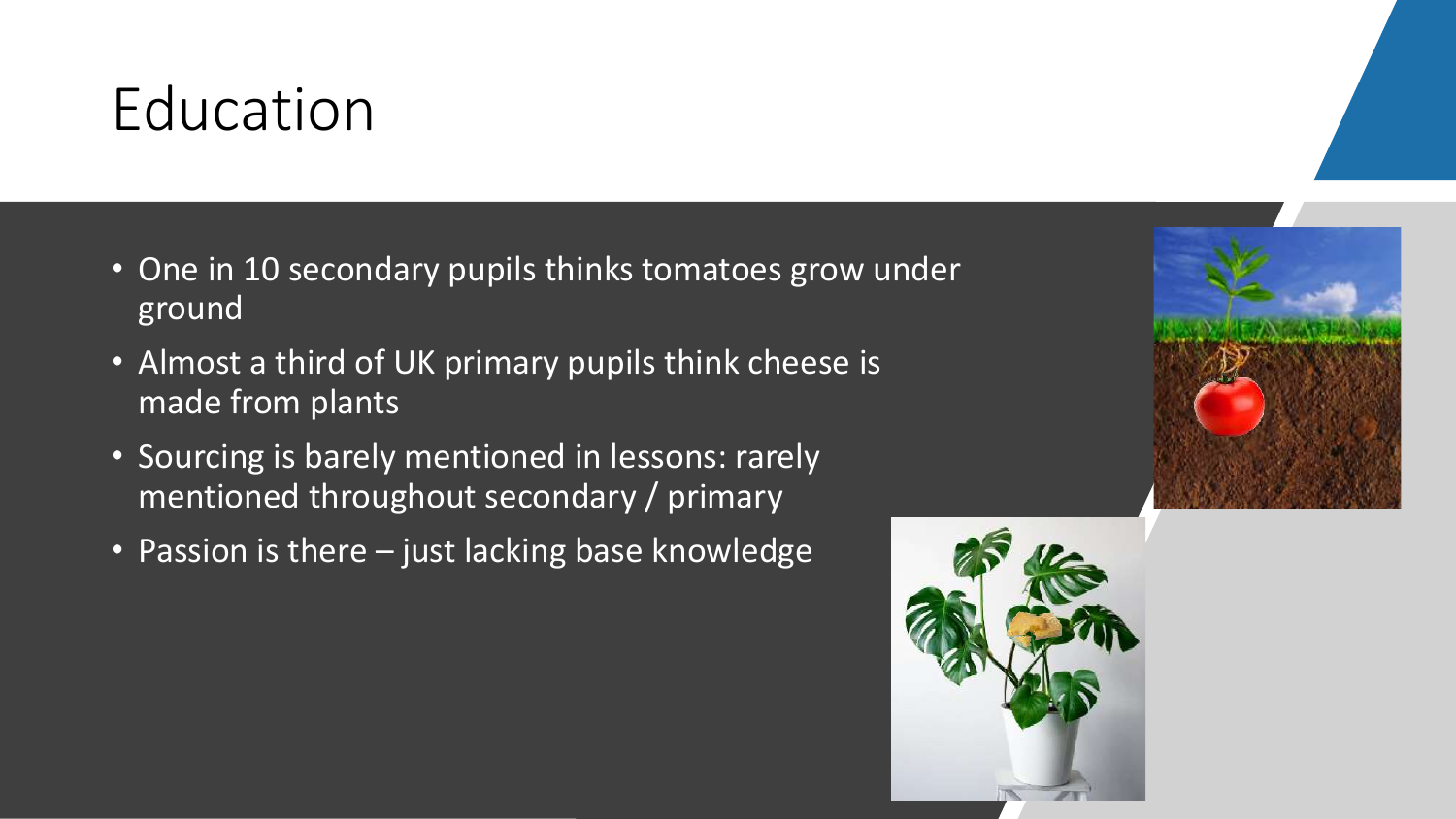### Public Communication

- We all use social media a lot! Maybe too much.
- Already a great movement of younger people wanting to help nature.
- Not much mention of any land-based concerns – mainly marketing
- Often a vilification of either sector

**The average UK user spends 110 minutes on social media per day**



**Social media sites or apps used by children in the United Kingdom (UK) in 2020** (12 – 15 year olds) (2000 individual sample size)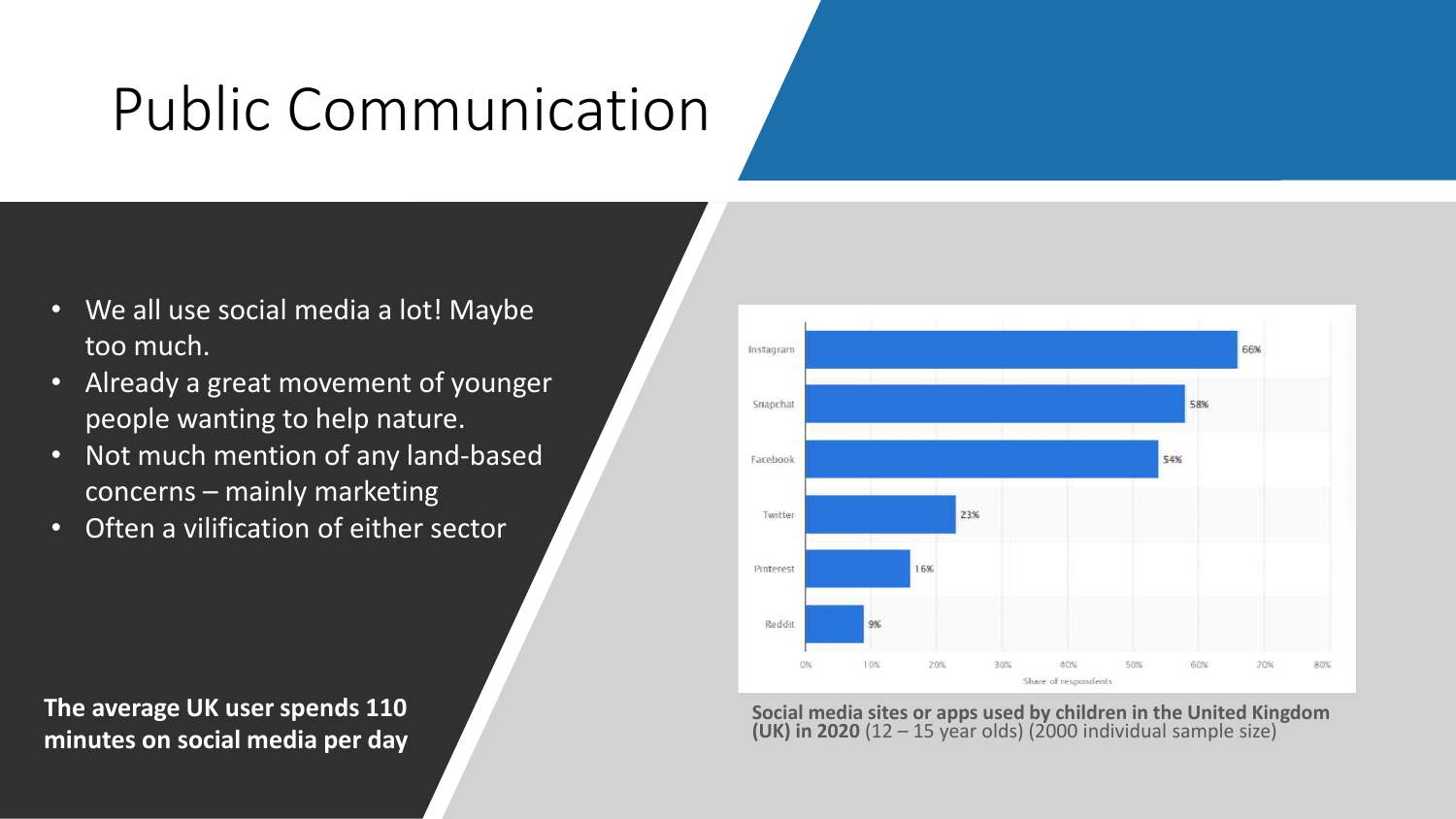#### Between Sectors

- As students, we feel an animosity between agriculture and conservation even at the student level.
- Confusing as we all engage in the countryside and have a love for it, although it may be for different reasons – how can we communicate what we have learnt to each other? How can we create a space for all parties to learn about the needs of other sectors?
- Possibly introduce new ways of making ties? I.e. offering ecology students placements in agriculture